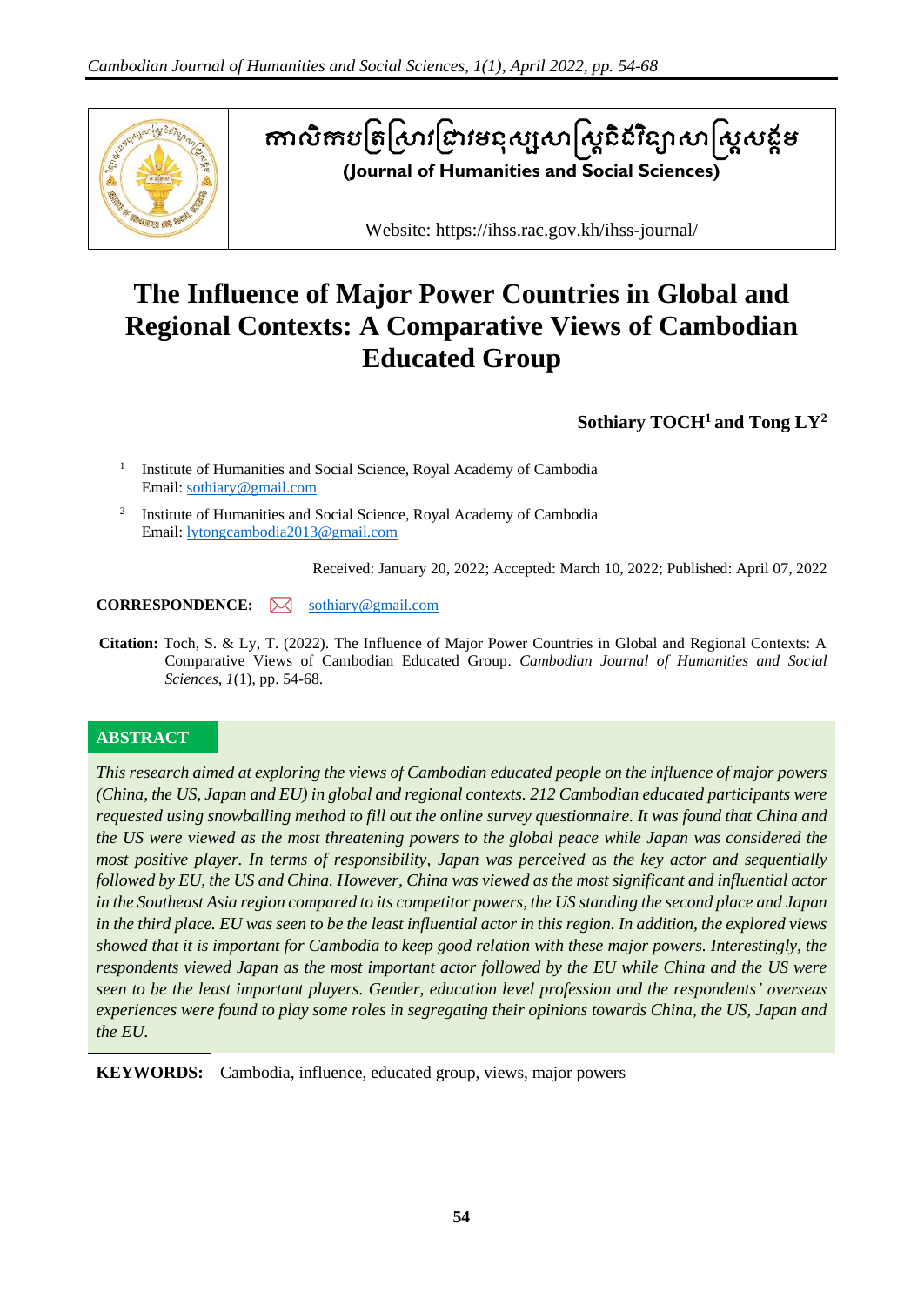# សង្ខិត្តន័យ

ការស្រាវជ្រាវនេះមានគោលបំណងដើម្បីស្វែងយល់អំពីទស្សនៈរបស់បញ្ញវន្តកម្ពុជា ទៅលើឥទ្ធិពលនៃមហាអំណាចមួយចំនួន ដូចជាប្រទេសចិន អាមេរិក ជប៉ុន និងសហភាពអឺរ៉ុប ក្នុងបរិបទពិភពលោក និងក្នុងតំបន់។ បញ្ញវន្តខ្មែរចំនួន២១២រូប ត្រូវបាន រជ្រើសរើសតាមវិធីសាស្រ្ត Snowballing ដើម្បីចូលរួមបំពេញកម្រងសំណួរស្ទង់់មតិតាមអនឡាញ។ ជាលទ្ធផល បញ្ញវន្តខ្មែរ យល់ឃើញថា ប្រទេសចិននិងសហរដ្ឋអាមេរិកជាប្រទេសដែលមានការគំរាមកំហែងជាងគេទៅលើសន្តិសុខពិភពលោក បើ ធៀបជាមួយនឹងប្រទេសមហាអំណាចផ្សេងទៀត ដោយឡែកប្រទេសជប៉ុនត្រូវបានគេយល់ថាជាប្រទេសដែលមានការគំរាម កំហែងតិចជាងគេ។ ឆ្លើយតបចំពោះទំនួលខុសត្រូវក្នុងការដោះស្រាយបញ្ហាពិភពលោក បញ្ញវន្តកម្ពុជាបានយល់ឃើញថា ប្រទេសជប៉ុនជាប្រទេសដែលមានទំនួលខុសត្រូវខ្ពស់ជាងគេ ហើយមហាអំណាចដែលមានទំនួលខុសត្រូវខ្ពស់ជាបន្តបន្ទាប់គឺ ប្រទេសសហគមន៍អឺរ៉ុប សហរដ្ឋអាមេរិក និងសាធារណរដ្ឋប្រជាមានិតចិន។ សាធារណរដ្ឋប្រជាមានិតចិនត្រូវបានគេយល់ យើញថាជាប្រទេសសំខាន់ និងមានឥទ្ធិពលខ្លាំងជាងគេក្នុងតំបន់អាស៊ីអាគ្នេយ៍ បើប្រៀបធៀបជាមួយសហរដ្ឋអាមេរិក និងជប៉ុន ស្របពេលដែលសហគមន៍អឺរ៉ុបត្រូវបានគេមើលឃើញថាមានឥទ្ធិពលតិចជាងគេក្នុងតំបន់។ បន្ថែមពីលើនេះ លទ្ធផលស្រាវជ្រាវ ក៏បានបង្ហាញថា វាមានសារសំខាន់បំផុតដែលថាប្រទេសកម្ពុជាត្រូវរក្សាតុល្យភាពទំនាក់ទំនងល្អជាមួយប្រទេសធំៗទាំងនេះក្នុង នយោបាយការបរទេស។ ប៉ុន្តែអ្វីដែលគួរឱ្យចាប់អារម្មណ៍នោះគឺ បញ្ញវន្តកម្ពុជាយល់ឃើញថា ប្រទេសជប៉ុនជាតួអង្គសំខាន់ជាង គេបំផុតដែលកម្ពុជាត្រូវផ្តោតការយកចិត្តទុកដាក់ក្នុងនយោបាយការបរទេសខ្លួន និងតាមបន្ទាប់ដោយសហគមន៍អឺរ៉ុប។ ផ្ទុយ ទៅវិញ ពួកគេបែរជាយល់ឃើញថាប្រទេសចិន និងសហរដ្ឋអាមេរិកគឺជាតួអង្គមិនសូវសំខាន់ខ្លាំងទៅវិញក្នុងចំណោមមហា អំណាចទាំង៤នេះ។ ទោះជាយ៉ាងនេះក្តី ទស្សនៈរបស់បញ្ញវន្តកម្ពុជាចំពោះមហាអំណាចទាំងនេះ ក៏មានភាពខុសគ្នាខ្លះៗដែរ របីយើងធ្វើការប្រៀបធៀបទស្សនៈរបស់ពួកគេដោយផ្អែកលើកត្តា ភេទ កម្រិតការសិក្សា មុខរបរ/ការងារ និងបទពិសោធន៍ក្រៅ ប្រទេសរបស់គេជាដើម។

ពាក្យ**គន្លឹះ** (១) ប្រទេសកម្ពុជា (២) ឥទ្ធិពល (៣) បញ្ញវន្ត (៤) ទស្សនៈ (៥) មហាអំណាច

# **1. INTRODUCTION**

Thank to globalization, the countries in the globe have been connected in the political, economic and cultural dimensions, and have influenced one another through ideas or even personal views. The interconnectedness among states and nations have been fuelling and widening by the modern world of "globalization" (AS, 2018). In the international relation agenda, the relationship among nations plays significant role in shaping one country's development. It is understandable that each country's foreign policy plays significant role in strategizing and shaping their future cooperation and development with partnering countries (Hudson & Day, 2019). Therefore, policy making is decided and formulated to safeguard and promote its national interests in the conduct of international relations with other countries in the forms of bilateral and multilateral modes (Ahmed, 2020).

It has been widely talked that shaping the country's foreign policy is the responsibility of politicians or those holding higher power in the government (Layne, 2017). The ideas might not be true because each country is led and operated in various settings. Taking example of democracy countries, citizens at all levels have actively participated in voicing their concern regarding the future of their countries while in some least democracy or socialist ones, commoners seem to have less freedom to participate in any political issues. Since the mid-1960s, political sociologists observe a ''participatory revolution'' not only in western liberal democracies where demands for 'more,' 'better' and 'enhanced' citizen participation are frequently raised (ABELS, 2007).

The world situation has drastically change because of the globalization and technological advancement where the Internet provides people with more access to information (Storm, Stone & Benjamin, 2017). Social media, for instance, offers rooms for people to have more talk on economic, political and social issues. This eventually makes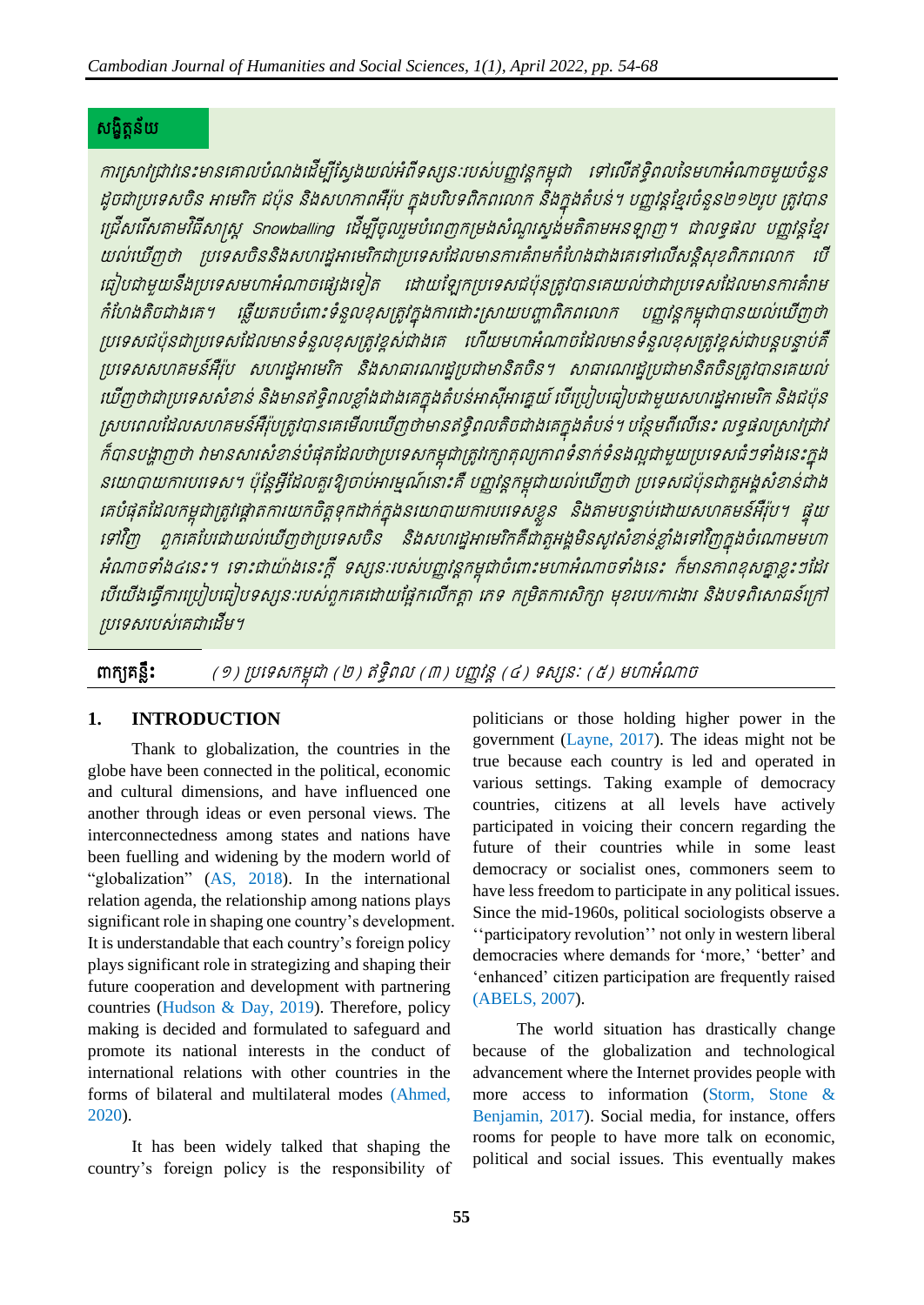their voices heard and well-informed. Therefore, making a country's foreign policy is no longer the absolute work of policy makers or elite groups alone. The citizens and other groups of people are also key players in shaping their countries' policy (Headly & Wyk, 2012; Holmes, 2011; Janis, 2016; Kim, 2014; Lee & Senator, n.d.; OECD, 2001; Xiaodon, Xiaoping & Feng, 2019). Intellectuals or educated group might have more influential roles as they are the active agents in the society. This holds a very popular idea that more citizen participation is often equated better for effective policy decision (ABELS, 2007).

As the contemporary world order goes, states establish diplomatic and economic relations with ones to another that compel them to maintain the relations through trade, political and economic activities. Sometimes, they build connection within educational and cultural actions as well as in the international organisations (Ahmed, 2020). This has obviously made the people involvement and engagement more diverse in the box. Therefore, exploring and examining the public views prior to policy making and decision are crucial (Headly & Wyk, 2012; Holmes, 2011). Either in political or developmental settings, the government needs to make sure that policies made should address the issue effectively and efficiently.

In similar vein, public views on the major powers' influences over a country or region is also important in light of international relations and politics. The public views not only shape the policy reformulation and development, but also give more insights on the existing ones being implemented by the government institutions and agencies (Toch  $&$  Ly, 2020). To more or less, they provide inputs to the governments in regard with foreign policy implementation by compromising it with the changing situation of both domestic and international politics. This clearly proves the phrase of 'public opinions could sway the tide of politics.

As far as the public's views are concerned, well-educated groups of a society are influential in shaping policy in which they advocate either in the process of making or implementing through media

and other modes of communication (Häusermann, Kurer & Wϋest, 2018). In Cambodia, these groups have voiced out their concerns frequently. For Cambodia's foreign relations with major powers, these groups are even more curious about why and how their country manoeuvres in the tide of global politics in harnessing national interests. For instance, the improved relations between Cambodia and China have become controversial to which if the former could benefit or stand to suffer more. However, as a small economy Cambodia has always confirmed their balanced relations with all countries (Heng., K., 2019; Heng, S., 2014). Therefore, exploring their views on the influences of major powers on Cambodia and regions is academically and politically significant.

This quantitative study employed a survey questionnaire to answer the question of what, why and how Cambodian educated group view the influences of major powers including China, the US, Japan and the EU in Cambodia, the southeast Asian region and global contexts. This research, although as a case study focusing on a small number of Cambodian educated group's views, will provide insights for more debates and discussions about the aspect of public view in Cambodian foreign policy making and implementation.

The inputs for policy making and decision has become more collective since the implementation should have been consistent with both domestic and international forces (Bayne & Woolcock, 2003). However, in Cambodia, the policies made in regard with its relations with major powers have always been questionable due to the lack of the public's involvement. The criticism goes on and further echoes policy makers to reconsider the collective policy inputs. Concerning the influence of major powers such as China, the US, Japan and the EU in the kingdom in specific and Southeast Asian region in general, the views of Cambodian educated groups are seemingly unknown in both academic and policy dimensions (Toch & Ly, 2020). This study, though a quick survey of the views of the Cambodian educated groups to the influence of major powers (China, the US, Japan and the  $EU<sup>1</sup>$ ) over Cambodia and the region,

<sup>&</sup>lt;sup>1</sup> EU consists of many countries joint as membership. So we refer it as one regional block with many countries that play significant roles in regions.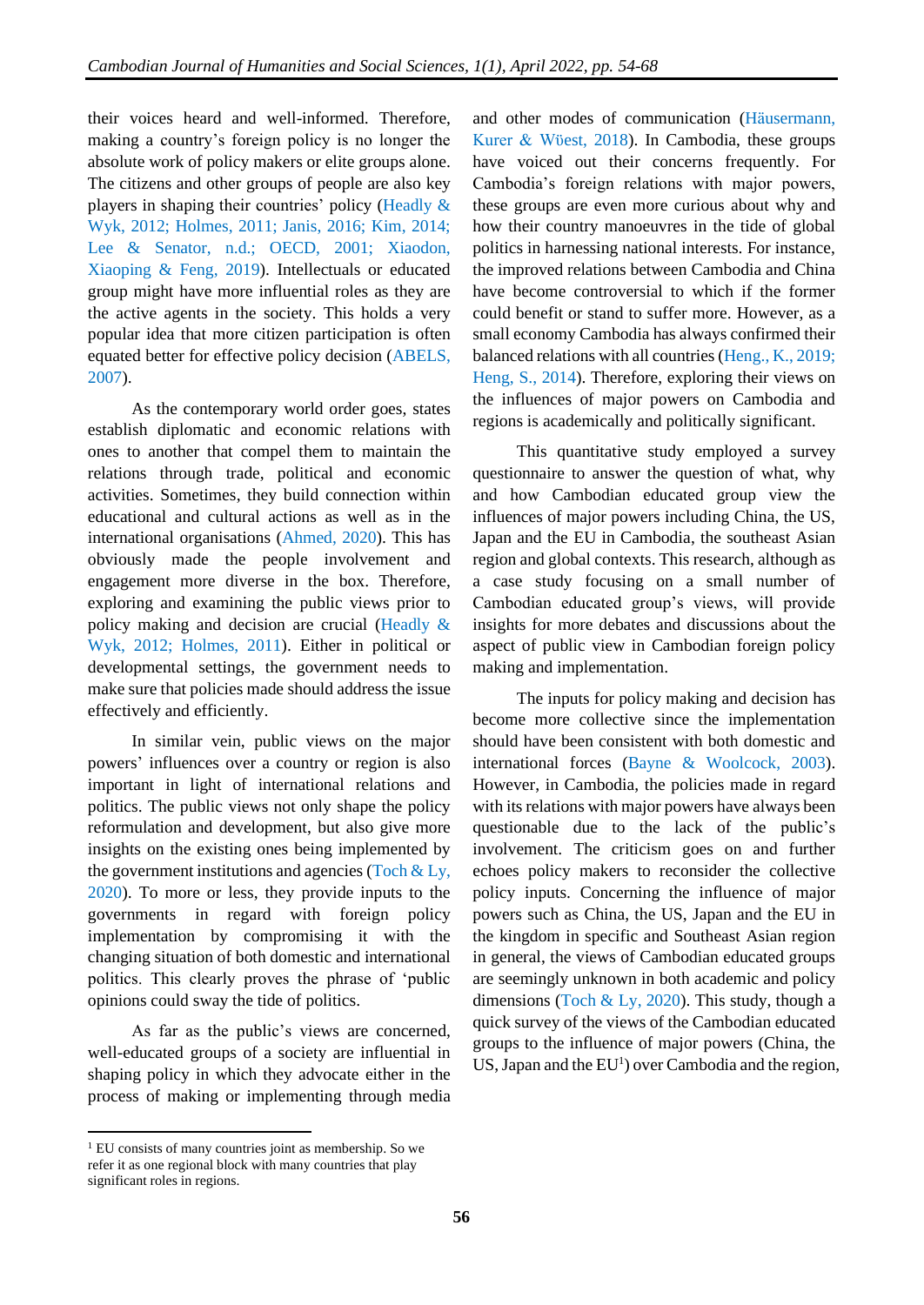hopes to fill gap in this topic, and will encourage more studies and research on the topic.

The objective of this research was to compare the views of Cambodian educated group on the image and influences of four major powers (China, the US, Japan and EU) in global and regional contexts. The study aims to explore the differences in respondents' opinions in relation to different factors such as gender, education level, profession and participants' overseas experiences. This research did not directly attempt to answer how or why the respondents express their views; however, the discussions in relation with literature and contextual understanding did provide some inputs to these questions.

# **2. METHODOLOGY**

The objective of this research was to compare the opinions of Cambodian educated people on the image and influences of four major power countries in global and regional contexts as mentioned above. The study employed quantitative approach using an online survey to collect data from the respondents.

# **2.1. Sample and Data**

212 respondents participated in this study. Snowballing technique was used for data collection. The individuals who participated in the survey were included in the research sample. To recruit the respondents, the researchers purposely selected colleague, friends or relatives who satisfy the condition as '*well-educated',* the condition that the respondents at least completed a bachelor's degree. They were requested to fill out the online survey questionnaire. Later, they were asked to pass on the questionnaire link (Google Form) to their peers, relatives or colleague who also met the condition as mentioned above. We ensured that the subsequent respondents were well aware of their free participation in the study. The data collection period was set for 100 days, and it took place before and during the early stage of Covid-19 pandemic in Cambodia.

# **2.2. Research Instrument**

The survey questionnaire consists of 21 items which were designed to capture the participants' views on the influence of China, the US, Japan and the EU in global and Southeast Asia regional contexts. The first part of the questionnaire consists of five questions about personal background information including gender, age, education level, employment and respondents' overseas experience. All items in the second part of the instrument were designed with different 11-point rating scales of 0 to 10. The questions in this latter part aims to measure the respondents' opinions about the four major powers with regard to their global images such as (1) the threats these countries would have to the world peace, (2) the respondents' trust on these major powers to act responsibly on the related world affairs, (3) the influence of these countries in Southeast Asia region and (4) how important it is for Cambodia to keep good relation with them. The measurement for these items were illustrated as following:

- Q6 to Q9 measured how much threatening these major powers to the world peace with the value **0** represents '*No Threat'* and **10** means '*Big Threat'*.
- Q10 to Q13 measured the respondents' trust on these countries to act responsibly in the world. In this case, **0** represents '*No Trust'* and **10** means '*Wholly Trust'*.
- Q14 to Q17 measured the respondents' views regarding these countries' influences in Southeast Asian Region. In this case, **0** means '*No Influence'* and **10** represents '*Big Influence'*.
- Lastly, Q18 to Q21 measure the respondents' view with regard to how important Cambodia to keep good relation with these super powers. In this case, **0** represents '*Not Very Important'* and **10** means '*Very Important'.*

The survey questionnaire had an overall reliability scale Cronbach's Alpha of 0.674 which meant to be moderately reliable.

# **2.3. Data Analysis**

The collected data were numerically coded and entered for analysis using the IBM SPSS Version 25. Descriptive statistics were used to summarize and present the findings in numerical and tabulation formats. Since all the dependent variables were measured with 11-point rating scales, mean values of each variable were calculated and used to compare the respondents' views among these major powers. Moreover, inferential statistical tests were utilized to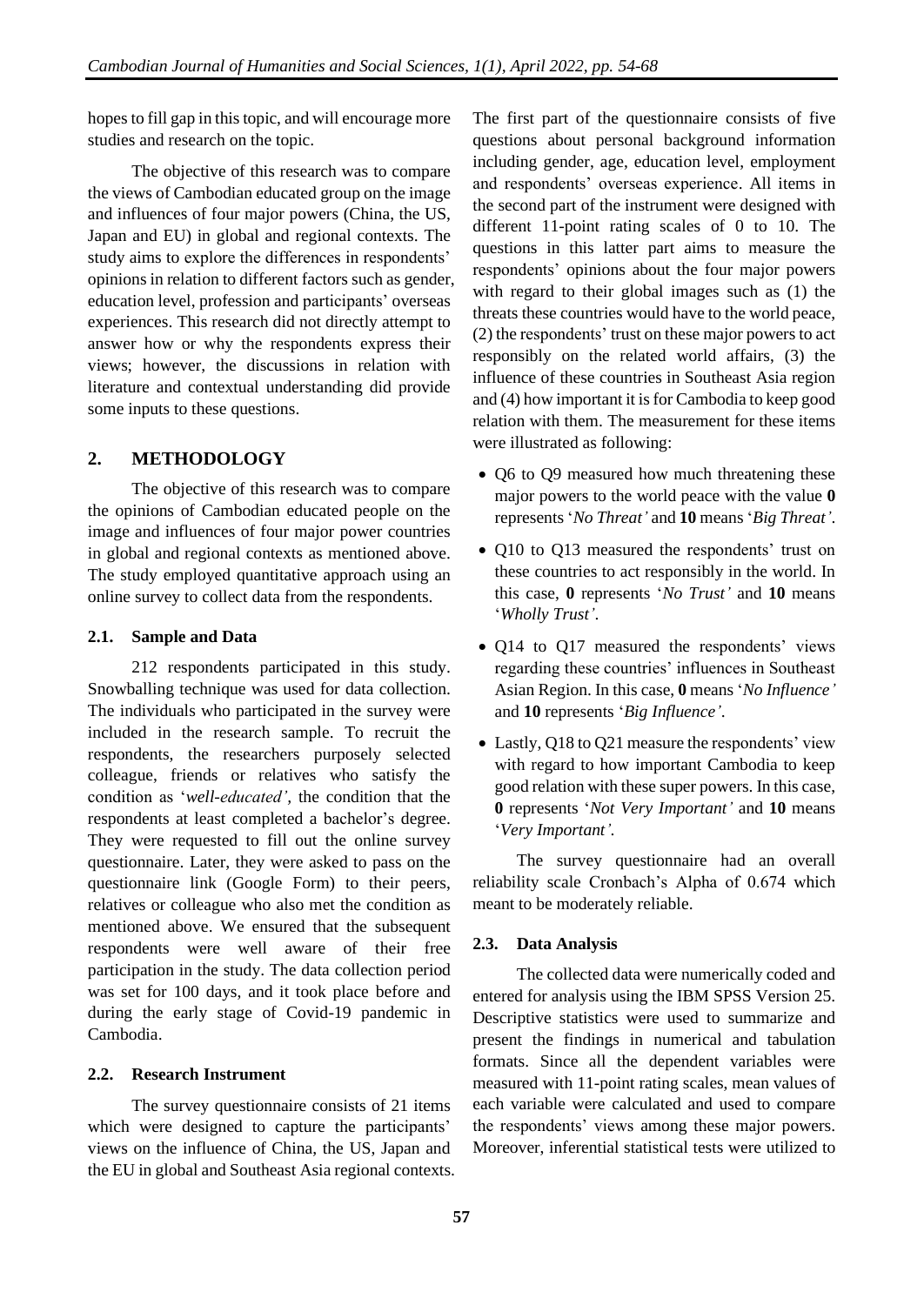seek the differences in the respondents' opinions with regard to the independent variables.

#### Table 1

| Normality tests of all dependent variables |  |  |
|--------------------------------------------|--|--|
|                                            |  |  |

|                                                                                       | Shapiro-Wilk |      |
|---------------------------------------------------------------------------------------|--------------|------|
| <b>Dependent Variables</b>                                                            | Statistic    | Sig. |
| How threatening you think China<br>is to world peace?                                 | .946         | .001 |
| How threatening you think USA<br>is to world peace?                                   | .952         | .001 |
| How threatening you think Japan<br>is to world peace?                                 | .934         | .001 |
| How threatening you think EU is<br>to world peace?                                    | .955         | .001 |
| How much do you trust China to<br>act responsibly in the world?                       | .944         | .001 |
| How much do you trust USA to<br>act responsibly in the world?                         | .971         | .001 |
| How much do you trust Japan to<br>act responsibly in the world?                       | .942         | .001 |
| How much do you trust EU to act<br>responsibly in the world?                          | .965         | .001 |
| How influential is China in<br>Southeast Asia?                                        | .909         | .001 |
| How influential is USA in<br>Southeast Asia?                                          | .944         | .001 |
| How influential is Japan in<br>Southeast Asia?                                        | .970         | .001 |
| How influential is EU in<br>Southeast Asia?                                           | .963         | .001 |
| How important do you think it is<br>for Cambodia to have good<br>relation with China? | .947         | .001 |
| How important do you think it is<br>for Cambodia to have good<br>relation with USA?   | .950         | .001 |
| How important do you think it is<br>for Cambodia to have good<br>relation with Japan? | .887         | .001 |
| How important do you think it is<br>for Cambodia to have good<br>relation with EU?    | .934         | .001 |

The results from Shapiro-Wilk normality tests revealed that the distributions of all items (Q6-Q21) were not normally distributed; therefore, nonparametric tests such as Mann-Whitney and Kruskal Wallis tests were used to identify the differences in the respondents' perceptions with regard to gender, education level, profession and their overseas experience. The choice for these non-parametric tests was in accordance with Bee Wah & Mohd Razali (2011) who mentioned about the importance of nonparametric tests with data that violate the normality assumption.

#### **3. RESEARCH FINDINGS**

#### **3.1. Participants' Background**

The respondents participated in this study were among highly educated individuals with at least bachelor's degree in different disciplines. 47.2% of the participants possessed undergraduate degree while the remaining 52.8% finished postgraduate education (see Table 2). Out of the total participants, 75.47% were male while 24.53% of them were female.

#### Table 2

*The distribution of the research participants by gender and education level*

|        | Under-   | Post-    | Total |
|--------|----------|----------|-------|
|        | graduate | graduate |       |
| Male   | 74       | 86       | 160   |
| Female | 26       | 26       | 52.   |
| Total  | 10O      | 112      | 212   |

The findings in the Table 3 below showed that the majority of the respondents (63.2%) were aged between 27-40 where only 8.5% of them were over 40 years of age. Out of the total sample, 28.3% of them were aged between 18 to 27 years old.

# Table 3 *The research respondents' age groups*

| Age     | Frequency | Percent | Cumulative |
|---------|-----------|---------|------------|
|         |           |         | Percent    |
| 18-27   | 60        | 28.3%   | 28.3%      |
| $27-40$ | 134       | 63.2%   | 91.5%      |
| 40-60   | 18        | 8.5%    | 100.0%     |
| Total   | 212       | 100.0%  |            |

Professionally, the result in Table 4 below revealed that the majority of the respondents were working in either private or NGOs sectors with 42.92% while 34% were employed in government sector. The self-employed individuals shared the smallest proportion, 23.08% of all the research sample.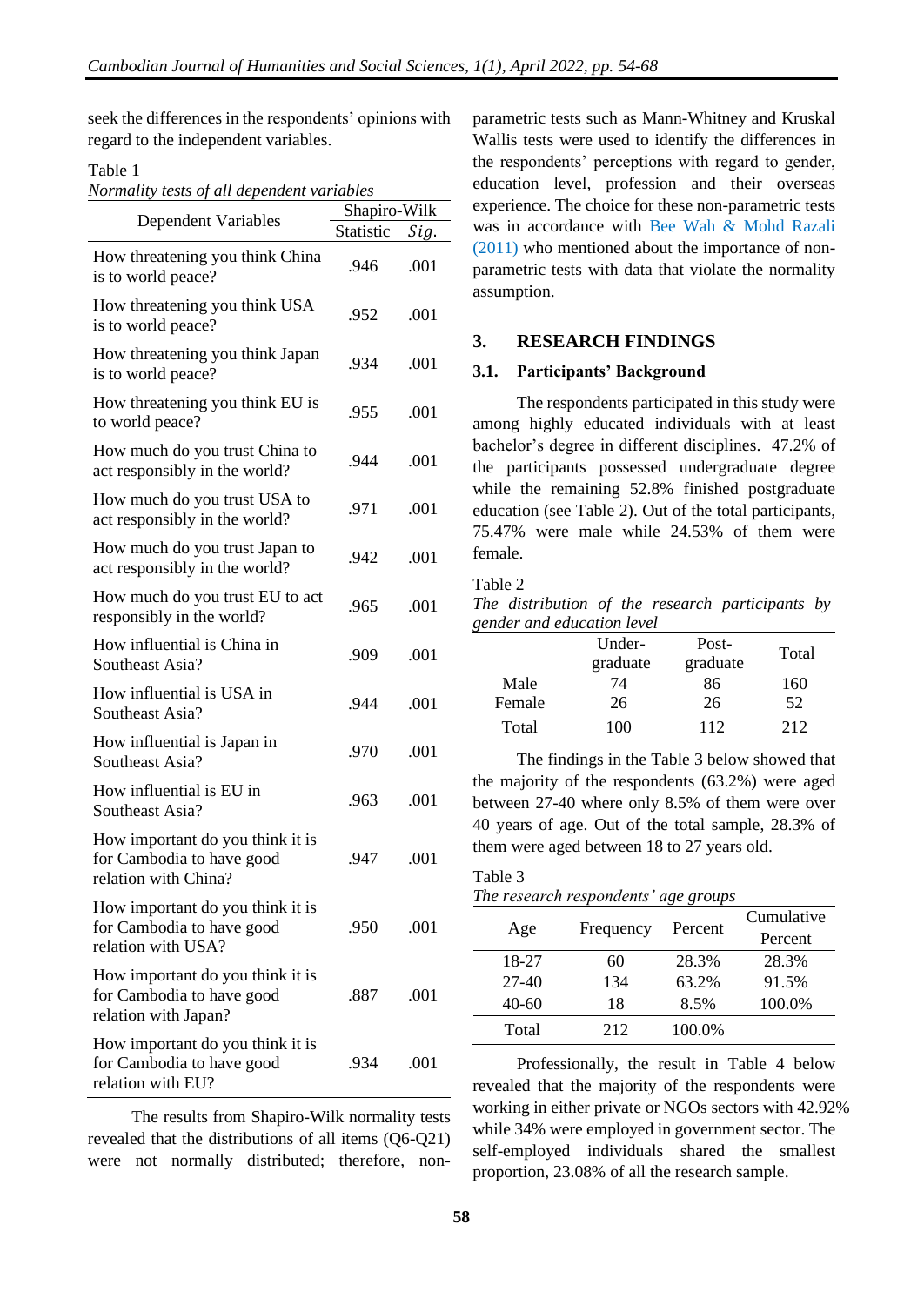| Table 4                                            |  |
|----------------------------------------------------|--|
| The distribution of research participants based on |  |
| education level and their profession               |  |

|                       | Under-   | Post-    | Total |
|-----------------------|----------|----------|-------|
|                       | graduate | graduate |       |
| Self Employed         | 37       | 12       | 49    |
| <b>Public Servant</b> | 15       | 57       | 72    |
| Private/NGO Staff     | 48       | 43       | 91    |
| Total                 | 100      | 112      | 212   |

The finding from Table 5 indicated that more than 81% of the respondents have had overseas experience (either living, studying, touring or vocational travelling) while only 18.9% have never been abroad before.

#### Table 5

*Respondents' overseas experience (either living, studying, touring or vocational travelling)*

|                         | Frequency | Percent |
|-------------------------|-----------|---------|
| Had Overseas Experience | 172       | 81.1    |
| No Overseas Experience  | 40        | 189     |
| Total                   | 212       | 100 0   |

#### **3.2. Respondents' Views on Major Powers**

In this section, we present the findings of the respondents' opinion towards the four major powers in relation to four aspects: (1) the threats these countries would have to the world peace, (2) the respondents' trust on how responsible these major powers to the global affairs, (3) the influence of these countries in Southeast Asia and (4) how important it is for Cambodia to keep good relation with them.

#### *The Threats of These Major Powers to the World*

The findings in Table 6 below revealed that the participants perceived both China and the US to be somehow of threatening to the world peace with the mean scores indicating the level of threat,  $Mean =$ 6.28 and  $Mean = 5.78$  respectively. However, the latter was viewed relatively better in term of threat to the world peace. The magnitudes of these mean scores indicated moderately threatening.

Table 6

*Respondents' views on major powers with regard to their threats to the world peace (the higher the mean value, the more threatening they are.)*

| $r$ and $r$ , the thought is the called the $r$ and $r$ and $r$ |     |      |      |  |
|-----------------------------------------------------------------|-----|------|------|--|
|                                                                 |     |      | SD.  |  |
| China                                                           | 212 | 6.28 | 2.48 |  |
| USA                                                             | 212 | 5.78 | 2.72 |  |
| Japan                                                           | 212 | 3.06 | 2.31 |  |

EU 212 4.16 2.62

The results from Mann-Whitney tests revealed that the respondents' opinions on China with this particular issue were the same regardless of their gender, education level and overseas experience.

#### Table 7

*Comparisons of the respondents' views on 'how threatening China would be to world peace' with regard to gender, education level and the respondents' overseas experience.*

|                             | Gender   | Education | Overseas<br>Experience |
|-----------------------------|----------|-----------|------------------------|
| Mann-<br>Whitney U          | 4105.50  | 5575.00   | 2970.00                |
| Wilcoxon W                  | 16985.50 | 10625.00  | 2970.00                |
| Z                           | $-143$   | $-.057$   | $-1.359$               |
| Asymp. Sig.<br>$(2-tailed)$ | .886     | .955      | .174                   |

However, Kruskal Wallis test signified that the differences in the respondents' opinion about China in relation to their professions were statistically significant ( $H(2) = 6.554$ ,  $p = .038$ ). However, post hoc test for pairwise comparisons using Bonferroni correction for multiple tests showed no significant differences in any pair of the respondents' profession. Judging from the median values, it may be convinced that self-employed individuals viewed China in more positive way ( $Mdn = 5$ ) compared to people working in private businesses or NGOs groups ( $Mdn = 7$ ) and the government officials ( $Mdn = 6$ ).

With the opinions about the US, the results from Mann-Whitney and Kruskal-Wallis tests revealed that the differences in the respondents' perspectives on how threatening the US would be to the world peace were significantly differences in term of gender  $(U(160, 52) = 3058.0, -2.887, p = 0.04)$ and their profession  $(H(2) = 10.619, p = .005)$ . It was evidenced that male participants viewed the US to be more threatening to the world peace  $(Mdn = 7)$ than their female counterparts ( $Mdn = 5$ ). Post hoc test for pairwise comparisons among different groups of profession using the Bonferroni correction for multiple tests revealed that the differences in the respondents' opinions about the US with the mentioned issue were seen among (1) people working in the government sector and self-employed individual and (2) private business/NGO staff and self-employed individuals.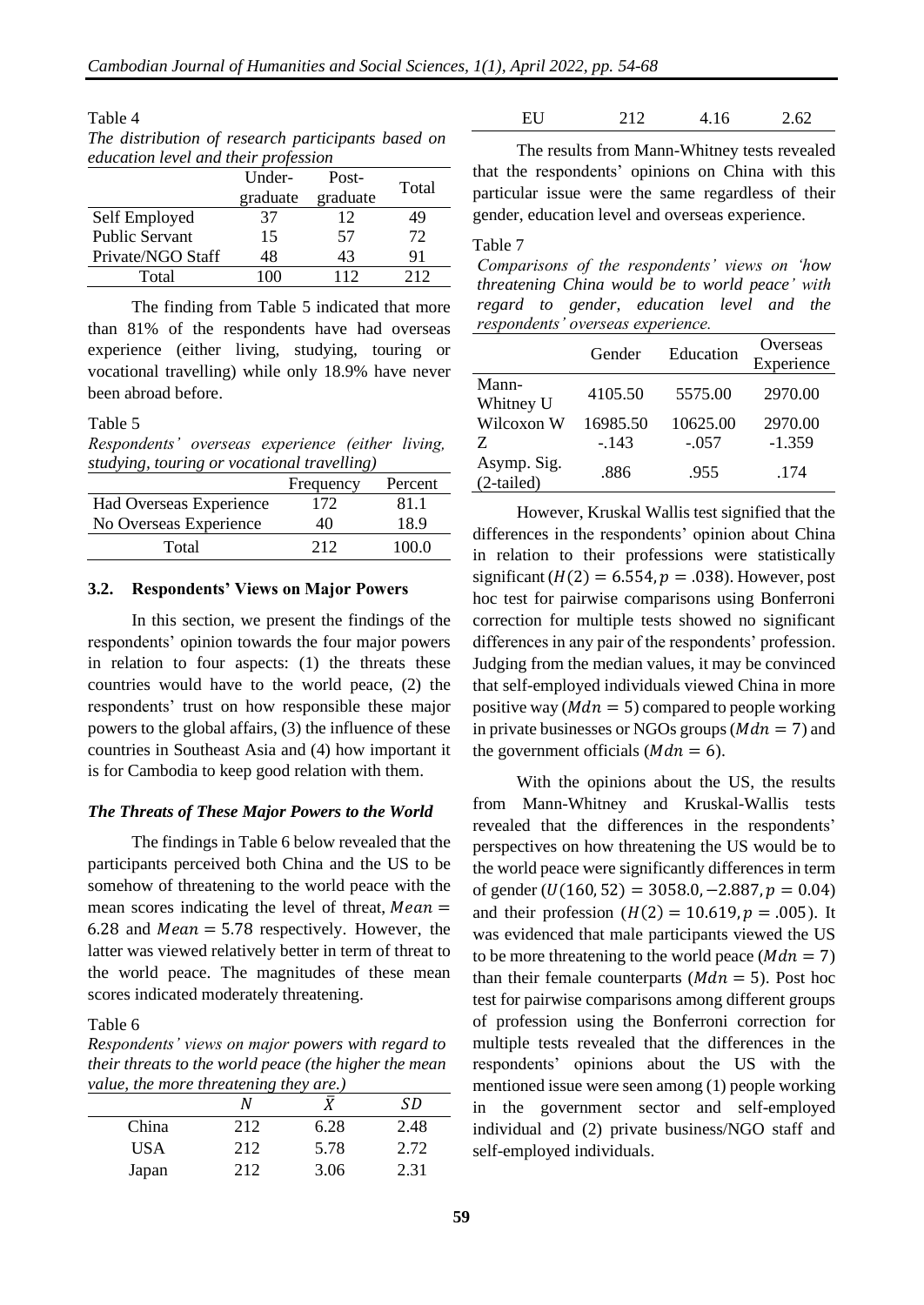Table 8

*Post hoc test for pairwise comparisons of the respondents' views on 'how threatening the US to world peace with regard to their profession'*

| Groups             | Median     | Sig. | Adj. Sig. |
|--------------------|------------|------|-----------|
| Self-employed $&$  | (5.0, 6.0) | .007 | .021      |
| Government Staff   |            |      |           |
| Self-employed      |            |      |           |
| & Private          |            | .002 | -006      |
| Business/NGO       | (5.0, 7.0) |      |           |
| Official           |            |      |           |
| Government         |            |      |           |
| Official & Private |            |      |           |
| Business/NGO       | (6.0, 7.0) | .746 | 100       |
| Staff              |            |      |           |

Significance values have been adjusted by the Bonferroni correction for multiple tests

It was clearly shown that self-employed individuals viewed the US in a more positive way ( $Mdn = 5$ ) compared to the people working in private businesses/NGOs institutions ( $Mdn = 7$ ) and the ones working in the government sector  $(Mdn =$ 6 ). The finding did not show any significant differences in the respondents' opinions among those working in the government sector and private business/NGO staff.

Interestingly, despite its notorious image in WWII, Japan was considered to be the least threating country ( $Mean = 3.06$ ) to the world peace, and the EU countries were also viewed comparatively low as the world peace destroyer ( $Mean = 4.16$ ). The results from Mann-Whitney and Kruskal-Wallis tests revealed that the participants' perceptions concerning how threatening Japan and the EU would be to the world peace were not significantly different in relation to their gender, education level, profession and the respondents' overseas experiences.

#### *How Responsible These Countries to Global Issues*

In relation to how responsible these major powers would be to global issues, the results revealed that the respondents thought both China and the US would act less responsibly to the global issues with  $Mean = 3.18$  and  $Mean = 5.24$  respectively. However, the US had more favorable views compared to China, based on the magnitude of the mean scores. In addition, the respondent's views regarding this issue towards Japan and EU countries

are more positive compared to the two formers with respective mean scores 6.89 and 5.88 (see Table 9). Based on these values, Japan was viewed as the most responsible actor to the global issues.

#### Table 9

*Respondents' views with regard to their trust on how responsible these power countries to the world affairs (the higher the mean value, the more responsible they are.)*

|       |     |      | SD   |
|-------|-----|------|------|
| China | 212 | 3.18 | 2.27 |
| USA   | 212 | 5.24 | 2.12 |
| Japan | 212 | 6.89 | 2.13 |
| FН    | 212 | 5.88 | 2.15 |

The respondents' views towards China concerning its responsibilities in global affairs were found to have no significant differences among gender, education level, and profession. However, the result from Mann-Whitney test indicated that the participants' views were statistically different with regard to their overseas experiences  $(U(172, 40) =$ 2664.0,  $-2.243$ ,  $p = .025$ ). It showed that those who have had overseas experience tended to view China to be more responsible to the global issues  $(Mdn = 3)$ while those who had no overseas experience viewed China to be slightly negative  $(Mdn = 2)$ .

Concerning this particular issue, the results from Mann-Whitney and Kruskal-Wallis tests revealed that the respondents' trust on the US, Japan and the EU to act responsibly to the world was found to have no significantly different in relation to their gender, education level, profession or overseas experiences.

#### *How Influential These Countries in the Region*

In term of these countries' overall influence in the Southeast Asia region, China was viewed as the most influential actor ( $Mean = 7.68$ ) while the US ranked second (  $Mean = 6.71$  ). Among the democratic allies, it is evidenced that the EU were regarded as the least influential partner ( $Mean =$ 5.81) slightly lower than Japan ( $Mean = 5.93$ ).

#### Table 10

*Respondents' views on major powers with regard to their influence in Southeast Asia Region (the higher the mean value, the more influential they are.)*

| $\gamma_{\rm \bf{hino}}$ | 212 | 7.68 | 67 |
|--------------------------|-----|------|----|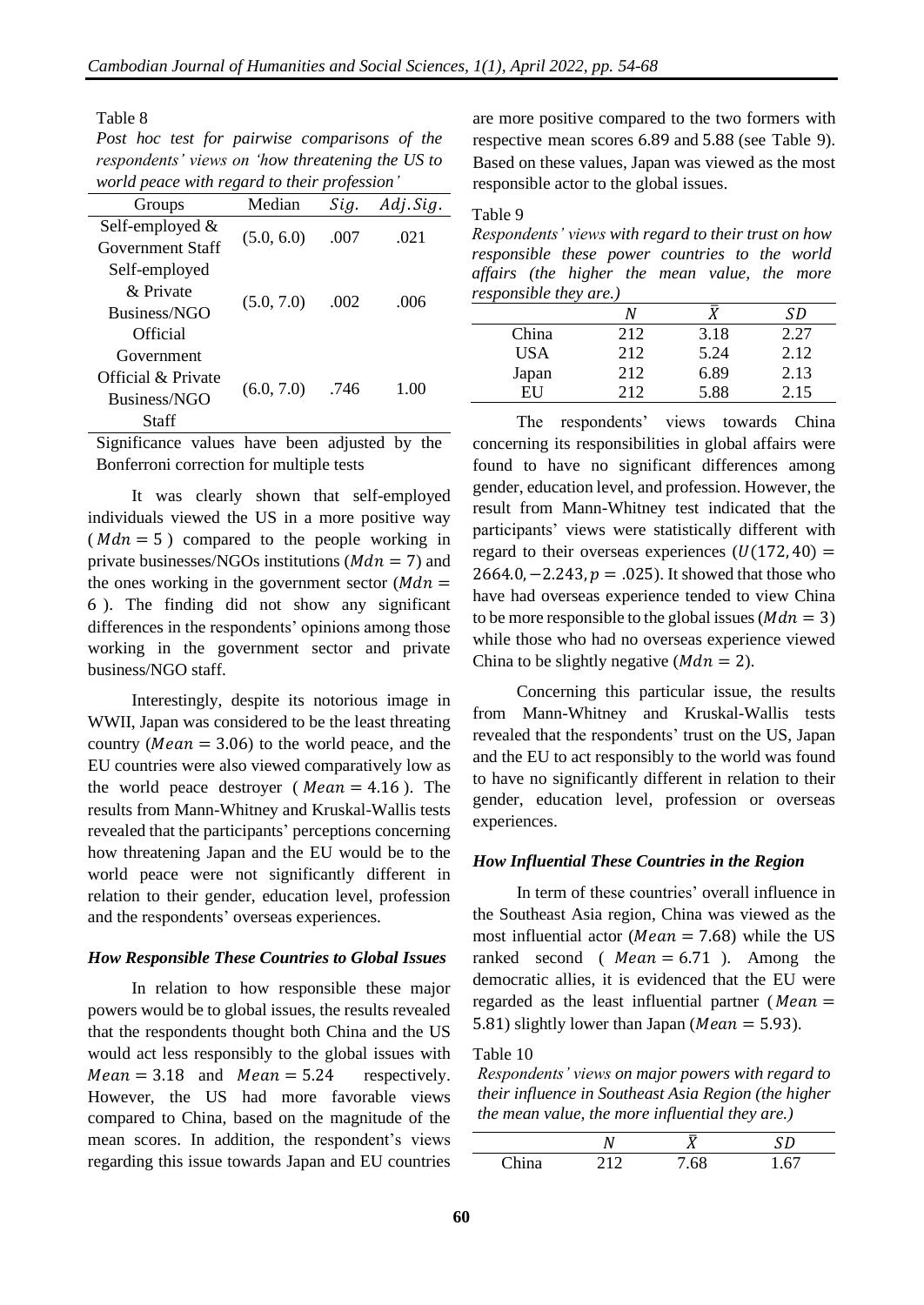| <b>USA</b> | 212 | 6.71 | 1.77 |
|------------|-----|------|------|
| Japan      | 212 | 5.93 | 1.77 |
| EU         | 212 | 5.81 | 1.79 |

The results from Mann-Whitney and Kruskal-Wallis tests revealed that the respondents' views on how influential these four major powers are in the ASEAN region were not significantly different in relation to the respondents' gender, education level, profession or overseas experiences.

## *How Important for Cambodia to Have Good Relation with These Countries*

The statistics of Table 11 showed the respondents' views on how important for Cambodia to keep good relation with the aforementioned powers. It revealed that Japan ( $Mean = 8.21$ ), although being a key player in WWII, was viewed as the main actor for Cambodia to keep good relation with, while her neighboring country, China ( $Mean = 5.77$ ), was perceived to be the least important for Cambodia to have good relation with. The views towards EU and the US were also comparatively higher than that of for China with  $Mean = 7.53$  and  $Mean = 7.17$ respectively though the US scored the lowest among these democratic powers.

#### Table 11

*Respondents' view on how important to keep good relation with these major powers (the higher the mean value, the more important for Cambodia to have good relation with these major powers.)*

|            | N    |      | SD   |
|------------|------|------|------|
| China      | 212  | 5.77 | 2.44 |
| <b>USA</b> | 212  | 7.17 | 1.81 |
| Japan      | 212  | 8.21 | 1.64 |
| FH         | 2.12 | 7.53 | 1.85 |

The comparisons of the participants' views in relation to the four independent variables revealed that the respondents' opinions towards China, with the mentioned aspect, were found to be significantly different in term of the respondents' education level  $(U(100, 112) = 4658.0, -2.142, p = .032)$ . It was evidenced that the ones holding postgraduate degree held more positive views ( $Mdn = 6$ ), compared to their undergraduate counterparts  $(Mdn = 5)$ . In this case, we could not detect any differences in the participants' opinions with regard to their gender, profession and their overseas experiences.

For the case of the US, the results from Mann-Whitney and Kruskal Wallis tests revealed that the respondents' opinions concerning how important for Cambodia to have good relation with this super power were not found to be of significant different in term of the four independent variables. However, for the case of Japan, Mann-Whitney test revealed that the differences in the respondents' views on this matter were statistically significant in regard with their gender (  $U(160, 52) = 3403.0, -2.015, p = .044$  ). Male participants were found to have viewed that it was more important for Cambodia to have good relation with Japan ( $Mdn = 9$ ) compared to their female perspectives ( $Mdn = 8$ ). However, the differences in their views in relation with the participants' education levels, professions and their overseas experiences were not significant.

Similarly, the Mann-Whitney U test also showed that it was statistically different in respondents' views on how important for Cambodia to have good relation with the EU ( $U(160, 52) =$  $3385.0, -2.045, p = .041$ ). It proves that male participants prefer Cambodia to have stronger relation with the EU ( $Mdn = 8$ ) compared to the female respondents ( $Mdn = 7$ ). The differences in the respondents' perspectives were not found in relation to their education levels, professions and their overseas experiences.

#### **4. DISCUSSION**

The influences of major powers particularly China, the US, Japan and EU in the international arena are extent and variant in different countries in according to their actions and policies. In Cambodia, these major powers have been playing significant roles in Cambodia's social and economic development. After the peace settlement in 1991, Cambodia witnesses significant economic growth (Sotharith, 2010) thank to the assistance and investment from these countries.

In the meanwhile, people's views towards the influences of these powers are also shaped in various forms. Cambodian educated group, ones who are the active agent in the society, also have different perspectives towards their influences. More recently, the relationship between Cambodia and the US and the EU have seen ups and downs in light of political aspect. This is partly caused by human rights issues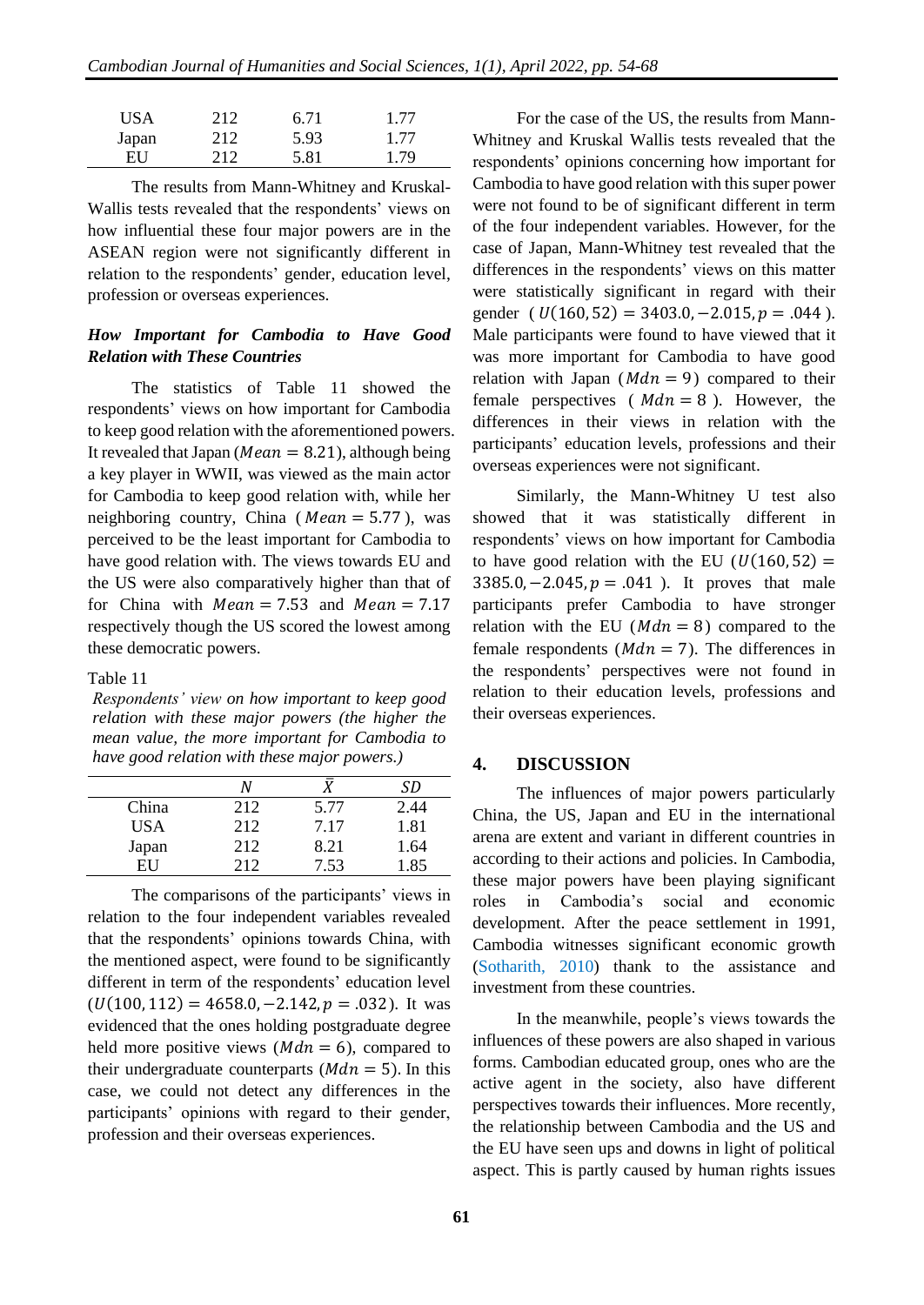repeatedly raised by the US and the EU's withdrawal of Everything But Arms (EBA) scheme from the Kingdom. In contrast, the relationship between Cambodia and China and Cambodia with Japan have been still better and stronger despite in any political situations.

This survey findings, as presented in the result section, show that more research respondents view both China and the US more threat to the world peace as their status quo of peer competitors and the most powerful economies. However, there are more unfriendly views towards China with  $Mean = 6.28$ . compared to the US with  $Mean = 5.78$ . Despite being involved in some unjust war in parts of the world (Fisher & Biggar, 2011), the US is somehow viewed more positive compared to China in terms of world threats among Cambodian educated groups participated in the research. This might demonstrate by the fact that the US's soft power is still so strong that can hold the positive public perception in other countries (Servaes, 2012). For instance, the US's Medias are influential in shaping global public opinions in favor of its interests.

For China, in spite of its overwhelming influences in the kingdom in terms of business, financing aids, culture and politics (Marks, 2000; Kosal, 2009; Sambath, 2018), it is still viewed more unfriendly, at least among Cambodian educated group. These perceptions might be assumed by the current China political system ruled by the communist regime and the negative image driven by the Western propaganda. The leadership of Chinese Communist Party (CCP) has always been criticized by the West through various media outlets. This would reach out so many audiences including Cambodian educated people. Several prime examples are striking, particularly the moment of trade war between the US and China. Nearly all of media/news outlets have focused on China and put all faults to China. In addition, the past history might be a factor shaping Cambodian educated people's opinions in viewing China more unfavorable. During the late 1970s, China backed the Khmer Rouge. The regime had killed many Cambodian people during that time (Hass, 1991; Ciorciari, 2014; Chandler, 2018). This unfavorable image has not moved from many Cambodian's mindset.

In terms of gender, education and overseas experiences, the analysis shows that there is no statistical significance of the respondent's views towards China on the global threat. In contrast, professions are found statistically different. Selfemployed ones tend to view China more positive than groups of NGOs/business and government. This finding elaborates the fact that the current selfemployed people (business owners) in Cambodia are the ones who imagine the benefits they would get from Chinese in terms of businesses. They perpetually assume that Chinese business and investment dramatic growth in the kingdom (Chheang, 2017) would also grow their businesses. On the other hand, ones who work in NGO/private companies and government still hold slightly negative perception towards Chinese because these groups are mid-career professionals who are mostly educated in Western education. Even though there is no any previous studies proving the assumption, the younger groups influenced by the Western culture tend to take more unfavorable views towards Chinese in the kingdom.

For the US, there is also no statistical significance of the respondent's views in relation with education and overseas experience. However, gender and profession provide interesting finding. More male respondents view the US more negative in regard with global threat compared to their female counterparts. This finding support the fact that male Cambodian people, particularly ones in the middle age and have access to online sources, tend to be curious about major power's politics, thereby providing them more understanding about negative images of America done in some countries. Selfemployed see the US more positive than ones who work in NGOs/private companies and government institution. This corroborate the views discussed earlier that the respondents have the same views towards Chinese.

However, it is even absorbing when the finding presents that both Japan and EU countries are least threatening to the world peace compared to the two aforementioned major powers. In addition, there is no statistical significances of the respondent's views in regard with their gender, education, profession and overseas experiences towards Japan and EU countries. This finding is grounded in the fact that soft power expansion of Japan and EU is comparatively strong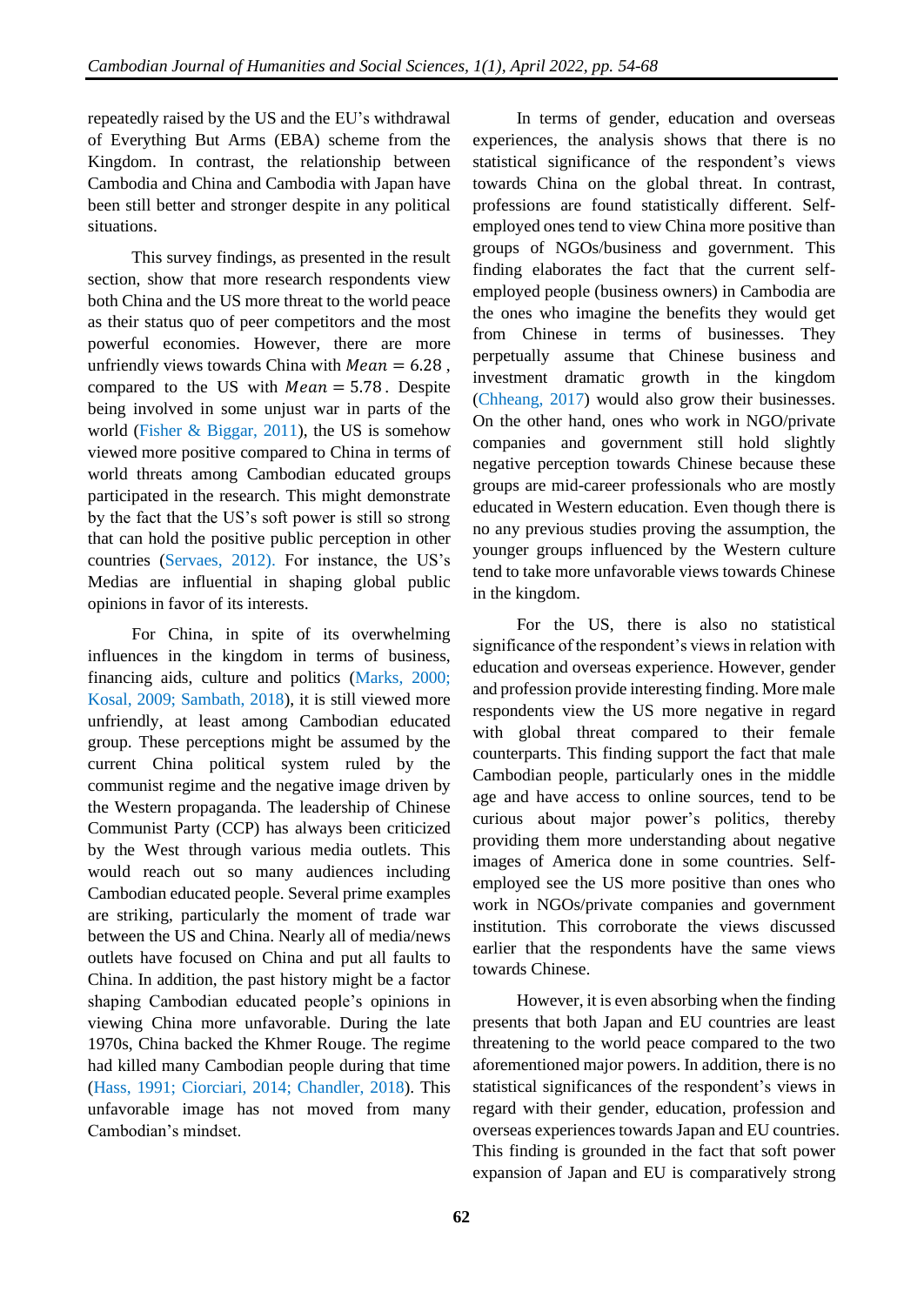and prominent (Michalski, 2005; Jones, 2010; Iwabuchi, 2015; Naoyuki, 2015) thereby creating good image among Cambodian educated groups. There is a saying 'things made in Japan is in good quality' in Cambodia. Japan's public diplomacy has a very positive impact on Cambodian people in general (Jing & Un, 2021). Moreover, investment and aids from Japan and EU to the kingdom have been playing a vital role for Cambodia's economic development since the 1990s (Sodhy, 2004). The other illustration is that Japan's Constitution did not allow her to have military after the Second World War. This has showed a good image for Japan to be a least threatening actor. It was just in late 2015 that Japan enacted a series of laws to have self-defense force as well as provided material support to allies in combat internationally. The EU countries, however have always been seen as leading aid providers to other developing countries (Carbone, 2011) despite somehow often standing with the US in the global security affairs. Their credentials in the aid provision, development cooperation and politicization might possibly and inevitably take some positive views of the Cambodian intellectuals.

Concerning the views on global responsibility, the statistics presented that both China and the US act less responsibly to the global issues with  $Mean =$ 3.18 and  $Mean = 5.24$  respectively. However, the latter has more favorable views. In addition, the respondent's views towards Japan and the EU are more positive compared to the two powerful economies. The EU bloc has been seen more positive with  $Mean = 5.88$ , lagging the East Asian Tiger Japan with  $Mean = 6.89$ . This finding addresses the reality that China and the US as the most powerful economies would have contributed more in solving global challenges but to more or less extent they are not much responsive to the issues. In similar vein, Japan and EU would have adjusted to the same pattern. There are still many unsolved problems struggling on the world now.

In terms of gender, educational level and profession, the respondent's views towards China found no statistically significant in relation to the responsibility in global issues. But, the Mann-Whitney test indicated that overseas experiences play a role in shaping the respondent's views. Those who have been abroad tend to see that China plays more responsible role in some international issues whereas

those who have not exposed to outside environment tend to view China less responsible. This finding demonstrates the fact that ones who have international exposure would have heard more information and gained new knowledge about the global issues the world is facing. Climate change, for instance, is a challenge the global countries need to address. Until now, China has significantly contributed to global climate governance (Chan, Lee & Chan, 2011; Ly, 2020) while the US then withdrew from the Paris Climate Deal. A lot of media outlets headlined the story. For the other three allies, on the other hand, the figure showed that there is no statistical significance of the respondent's views towards them in relation to their gender, educational level, profession and overseas experience.

Last but not least, the numbers show no surprise that China was viewed the most influential actor, followed by the US and its allies Japan and EU in the Southeast Asian regions. This might possibly demonstrate by the fact that China's regional economic clout has explicitly dominated the regions. China has become the most important trade partner with ASEAN member states (Astarita, 2008; Wang, 2018). Cambodia is no an exception. Therefore, the inclination in viewing China as the most influential actor in the region for Cambodian educated people is more probable. In addition, there is no statistical significance of the respondent's views on how influential these powers are in the region in relation to their gender, education level, profession and overseas experiences.

As presented in the finding section, the respondent's views on how important for Cambodia to keep good relation with the aforementioned powers revealed that it is crucial for the kingdom to have good relation with them. However, the number is slightly lower for China than its counterparts. Japan was viewed the highest followed by the EU and the US. The finding validates the fact that all these powers are important partner with Cambodia for the sake of the kingdom's socio-economic development as well as political development. This reflects strategic implementation of Cambodia's foreign policy in engaging diverse cooperation with other countries which matters to its ultimate interest (Chheang, 2021).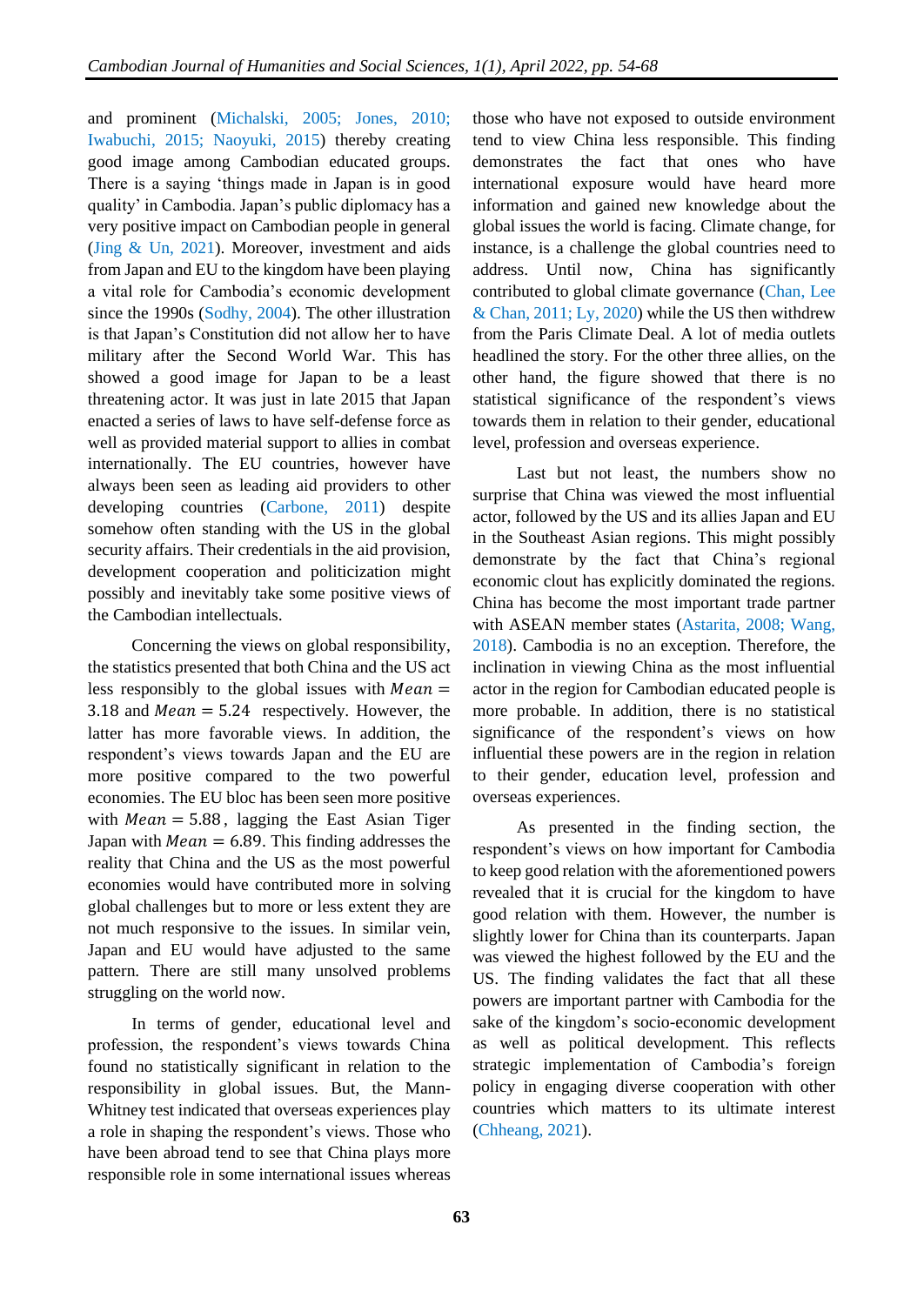However, the difference in the respondent's views towards China was statistically striking in terms of educational levels. The postgraduates thought that it is more important for Cambodia to keep good relation with the Dragon, compared to their undergraduate counterparts. This might be grounded on the fact that as China has risen to be a regional hegemon dominating both political and economic landscapes as mentioned earlier, it is crucial for Cambodia as a small developing country to harness interests through good cooperation and relations with the giant economy. So, only those who have more critical views would see the significances of the good relation. This also supports the previous research finding that the higher education people hold, the more critical views they have towards a powerful economy in the framework of Cambodia's relations with other foreign countries (Toch & Ly, 2020).

For Japan and EU, the finding presents that the differences in respondent's views on how important for Cambodia to keep good relations with these were statistically associated with their gender. More participants support the good relations between Cambodia and Japan or EU, compared to female counterparts. As discussed earlier, male Cambodian educated people would have more understanding about the issue matter to Cambodia's foreign relations than the female ones. They appear to be more curious about it in their daily life. More importantly, Cambodia has built a very good relations with Japan and EU since its peace settlement, despite having a worse period with the latter before and after EBA's withdrawal. But the differences in their views in relation to their educational levels, professions and overseas experiences were not statistically significant.

## **5. CONCLUSION**

In conclusion, the research found that in term of threat to world peace, China and the US were viewed as the most threat, while Japan was perceived as the least despite being the key player in the Second World War. In term of responsibility to the global issues, the US was considered to be key player followed by Japan and EU. China still took more negative views of the respondents compared to the other counterparts. From the opinion of Cambodian educated respondents, EU plays as an influencing actor in the Southeast Asia region despite there is

small difference in the degree of influences compared with other counterparts. However, more number of respondent's view revealed that it is crucial for Cambodia to keep good relation with China compared to other countries.

This survey study provides more insight for further discussion and studies on how Cambodian educated people's views towards the influences of major powers account for the aspect of Cambodia's foreign relations with others. Even though there is a lack of its rigour in the design with smallrepresentation of the samples, this research would have set some relevant inputs for policy making and decision as well as encouraged more studies about the subject.

## **REFERENCES**

- ABELS, G. (2007). Citizen Involvement in Public Policy-making: Does it Improve Democratic Legitimacy and Accountability? The Case of pTA. Interdisciplinary Information Sciences, 13(1), 103–116. https://doi.org/10.4036/iis.2007.103
- Ahmed, J. (2020). The theoretical significance of foreign policy in international relations- An analyses. Journal of Critical Reviews, 7(2), 787–792. https://doi.org/10.31838/jcr.07.02.144
- AS, B. (2018). The Study of Foreign Policy in International Relations. Journal of Political Sciences & Public Affairs, 06(04). https://doi.org/10.4172/2332-0761.1000337
- Astarita, C. (2008). China's Role in the Evolution of Southeast Asian Regional Organizations. China Perspectives, 2008(3), 78–86. https://doi.org/10.4000/chinaperspectives.4103
- Bayne, N., & Woolcock, S. (2003). The new economic diplomacy. Decision-making and negotiation in international economic relations, 2.
- Bee Wah, Y., & Mohd Razali, N. (2011). Power comparisons of Shapiro-Wilk, Kolmogorov-Smirnov, Lilliefors and Anderson-Darling tests. *Journal of Statistical Modeling and Analytics*, *2*(November), 21–33.
- Carbone, M. (2011). The EU and the developing world: partnership, poverty, politicization.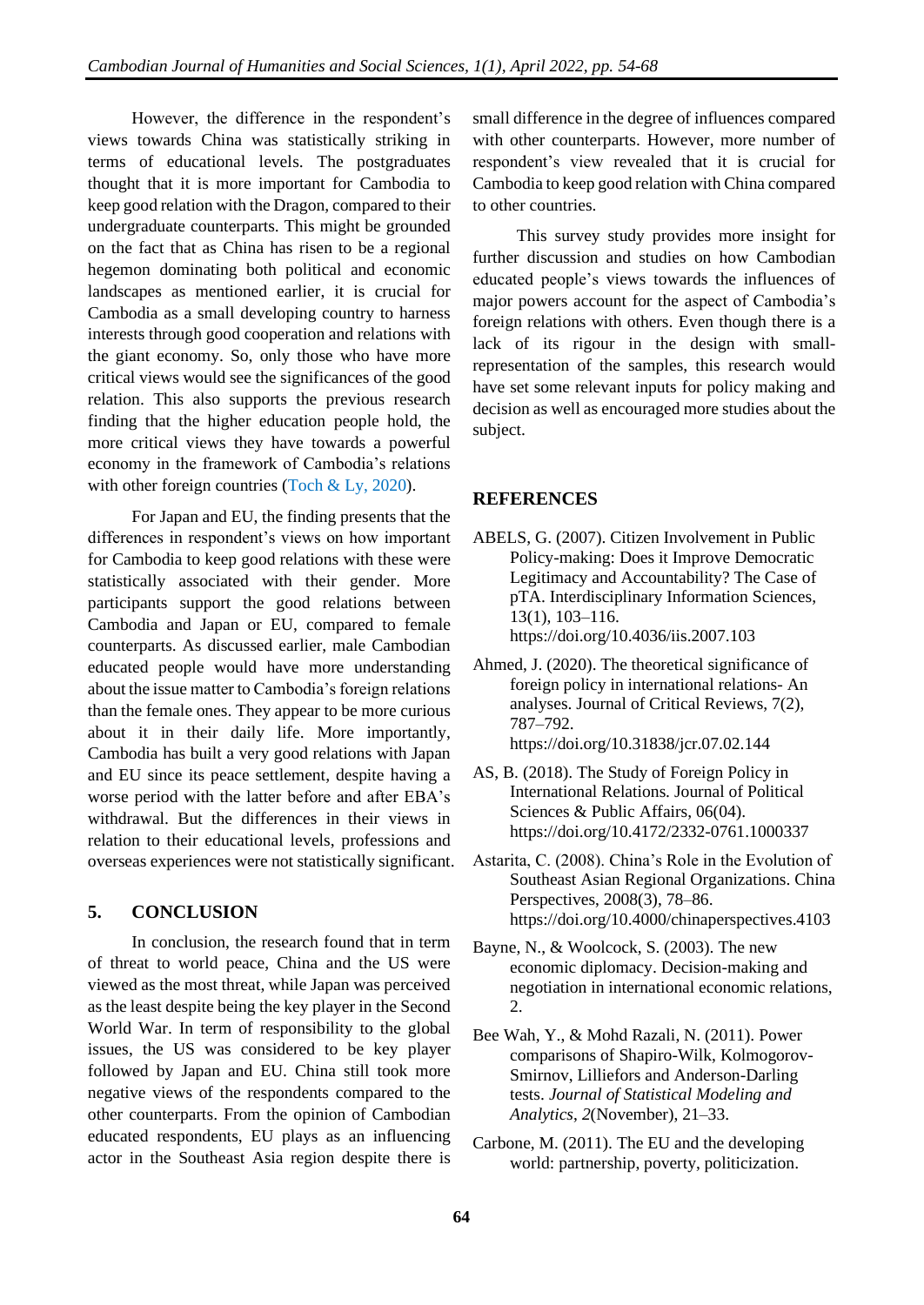International relations and the European Union, 324-348.

Chan, G., Lee, P. K., & Chan, L. H. (2011). China engages global governance: a new world order in the making?. Routledge.

Chandler, D. P. (2018). Brother number one: A political biography of Pol Pot. Routledge.

Chheang, V. (2017). Cambodia embraces China's belt and road initiative.

Chheang, V. (2021). Cambodia's multifaceted foreign policy and agency in the making. The Pacific Review, 1-26.

Ciorciari, J. D. (2014). China and the Pol Pot regime. Cold War History, 14(2), 215-235.

Fisher, D., & Biggar, N. (2011). Was Iraq an unjust war? A debate on the Iraq war and reflections on Libya. International Affairs, 87(3), 687-707.

Haas, M. (1991). Cambodia, Pol Pot, and the United States: The Faustian Pact. ABC-CLIO.

Häusermann, S., Kurer, T., & Wüest, B. (2018). Participation in hard times:How constrained government depresses turnout among the highly educated. West European Politics, 41(2), 448-471.

Headley, J., & Wyk, J. A. V. (2012). Debating the Public's role in Foreign Policy. In Public Participation in Foreign Policy (pp. 3-20). Palgrave Macmillan, London.

Heng., K. (2019). Is Cambodia's Foreign Policy Heading in the Right Direction? Retrieved from: [https://thediplomat.com/2019/02/is](https://thediplomat.com/2019/02/is-cambodias-foreign-policy-heading-in-the-right-direction/)[cambodias-foreign-policy-heading-in-the-right](https://thediplomat.com/2019/02/is-cambodias-foreign-policy-heading-in-the-right-direction/)[direction/](https://thediplomat.com/2019/02/is-cambodias-foreign-policy-heading-in-the-right-direction/)

Heng., S. (2014). Cambodia's Foreign Policy Grand Strategy.Retrieved from: https: // thediplomat. com/2014/09/cambodias-foreign-policy-grandstategy/

Holmes, B. (2011). Citizens' engagement in policymaking and the design of public services. Policy, 1, 1–45.

Hudson, V. M., & Day, B. S. (2019). Foreign policy analysis: classic and contemporary theory. Rowman & Littlefield.

Iwabuchi, K. (2015). Pop-culture diplomacy in Japan: Soft power, nation branding and the question of 'international cultural exchange'. International Journal of Cultural Policy, 21(4), 419-432.

Janis, L. (2016). Actors in Decision Making and Policy Process. Global Journal of Interdisciplinary Social Science, 5(1), 47–51.

Jing, L. J., & Un, K. (2021). Japan Passes China in the Sprint to Win Cambodian Hearts and Minds.

Jones, W. J. (2010). European Union soft power: Cultural diplomacy & higher education in Southeast Asia. Silpakorn University International Journal.

Kim, S. (2014). Citizen Participation, Transparency, and Public Trust in Government: Participatory Budgeting in Local Governments of Korea.

Kosal, L. (2009). Sino-Cambodia Relations. Cambodian Institute for Cooperation and Peace.

Layne, C. (2017). The US foreign policy establishment and grand strategy: how American elites obstruct strategic adjustment. International Politics, 54(3), 260-275.

Lee, J., & Senator, K. S. (n.d.). Citizen involvement in public policy formation from the perspective of a rural Kansas senatorial district. 40–46.

Ly, B. (2020). China and global governance: Leadership through BRI. Cogent Social Sciences, 6(1), 1801371.

Marks, P. (2000). China's Cambodia strategy. The US Army War College Quarterly: Parameters, 30(3), 9.

Michalski, A. (2005). The EU as a soft power: the force of persuasion. In The New Public Diplomacy (pp. 124-144). Palgrave Macmillan, London.

Naoyuki, A. (2015). Japan does soft power. Soft Power Superpowers, 224.

OECD. (2001). Engaging Citizens in Policymaking : In Quality (Issue 10).

Sambath, P. (2018). Cambodia-China Relation: Past, Present and Future. Sem data. Disponível em:< http://www. ncku. edu. tw/cseas/98CSEAS/report% 20SEA/CAM/cam11% 20phou, 20.

Servaes, J. (2012). Soft power and public diplomacy: The new frontier for public relations and international communication between the US and China. Public Relations Review, 38(5), 643-651.

Sodhy, P. (2004). Modernization and Cambodia.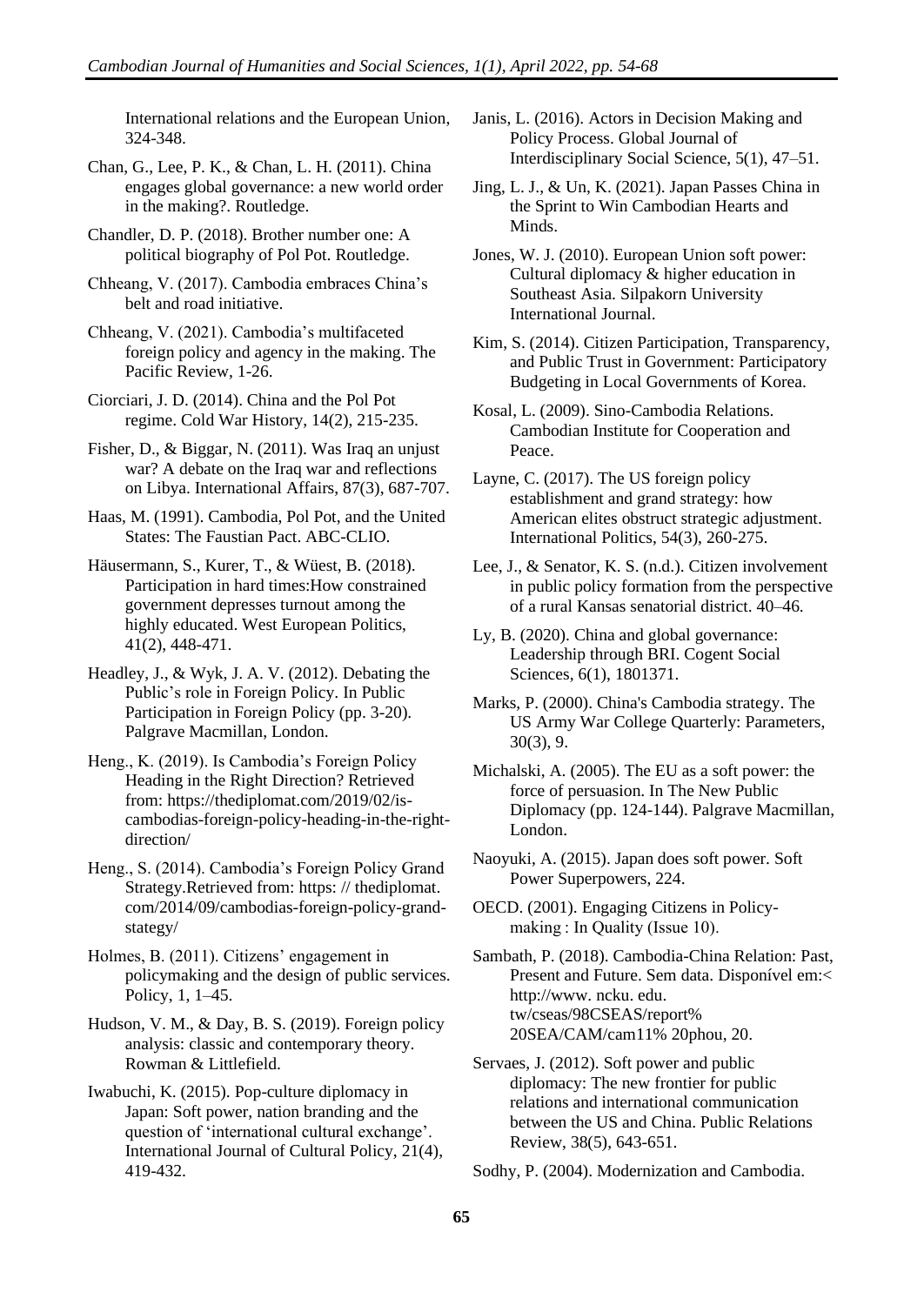Journal of Third World Studies, 21(1), 153- 174.

- Sotharith, C. (2010). Trade, FDI, and ODA between Cambodia and China/Japan/Korea. Economic Relations of China, Japan and Korea with the Mekong River Basin Countries, 10-44.
- Storm, B. C., Stone, S. M., & Benjamin, A. S. (2017). Using the Internet to access information inflates future use of the Internet to access other information. Memory, 25(6), 717- 723.
- Toch, S., & Ly, T. (2020). People's views of the US's relations towards Cambodia : A survey among university students in Phnom Penh. EUROPEAN ACADEMIC RESEARCH Vol., VIII(5), 2787–2807.
- Wang, C. (2018). China-ASEAN Free Trade Area Development Status Quo and Trade Effect Analysis. Modern Economy, 9(04), 719.
- Xiaodong, L., Xiaoping, L., & Feng, F. (2019). Research on Citizen Participation in the Implementation of Public Policy in Big Data Age∗. Journal of Physics: Conference Series, 1168(3). [https://doi.org/10.1088/1742-](https://doi.org/10.1088/1742-6596/1168/3/032013) [6596/1168/3/032013](https://doi.org/10.1088/1742-6596/1168/3/032013)



**Sothiary TOCH**



Sothiary Toch is enthusiastic about social development so that he had worked in some development projects with several organizations before changing his career. Now he works for the Institute of Humanities and Social Sciences, Royal Academy of Cambodia. He received Master of Development Studies from Victoria University of Wellington, New Zealand in 2015 and then obtained PhD. in International Politics from China in 2021. He has some experiences in proposal development, project management and research.

#### **Research Interest:**

- **•** International relations and small state foreign policy
- Diplomacy among states
- Public diplomacy and media
- Community development and natural resource management
- Youth engagement and politics

Mr. LY Tong has years of extensive experience in teaching and research in education, mathematics education, and social science. He



has advanced degrees in education and mathematics. Presently, he is a full-time researcher at the Department of Educational Research, Institute of Humanities and Social Sciences, Royal Academy of Cambodia. Mr. LY Tong also has some experience in designing and developing grant research projects for government

and non-government institutions.

#### **Research Interest:**

- Student' Learning and Misconception
- **Mathematics Education**
- Machine Learning & Data Science

**Tong LY**

Personal Profile (Scan Here)

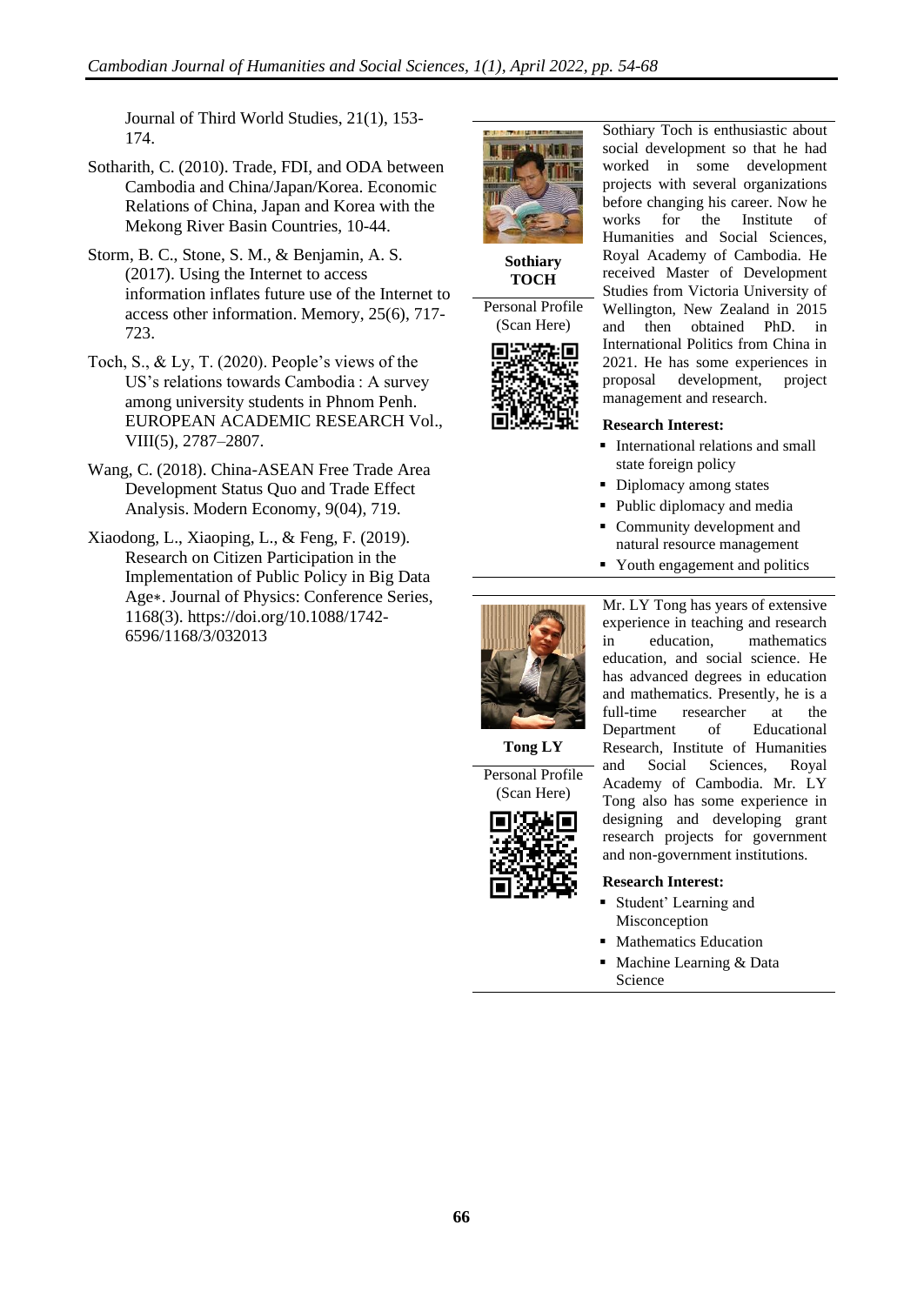# **APPENDIX**

## **Survey Questionnaire**

# **The Influence of Major Power Countries in Global and Regional Contexts: A Comparative Views from Cambodian Intellectuals**

# **INTRODUCTION**

This survey intends to assess the perceptions of Cambodian educated group on the influence of major power countries, China, the US, EU and Japan, in global and regional contexts. With the structured questionnaire provided below, you are appreciated to take on your voluntary response to the survey. We would like to assure you that the information from this survey will be used for educational and research purposes only, and that your privacy will be kept confidential. We believe that the finding from this study will be significantly contributing to the whole spectrum of research sector, in particular the public's view on major power countries in the world. Your minutes to fill out this survey is invaluable.

We really appreciate your kindness if you could pass the *Questionnaire Link* to more friends, relatives, colleagues and those you know so that they could also take part in this study.

| <b>SECTION I: PERSONAL INFORMATION</b>                    |                            |                   |
|-----------------------------------------------------------|----------------------------|-------------------|
| Q1: Age                                                   | Q2: Education Level        |                   |
| Below 18<br>18-27                                         | Undergraduate              |                   |
| $40 - 60$<br>$27 - 40$                                    | Postgraduate Degree        |                   |
| Over <sub>60</sub>                                        |                            |                   |
| Q3: Gender                                                | Q4: Occupations            |                   |
| Male                                                      | Self-Employed              | Government Sector |
| Female                                                    | Private Business/NGO Staff |                   |
| Q5: Have you ever experienced living or traveling abroad? |                            |                   |
| Yes                                                       |                            |                   |
| N <sub>o</sub>                                            |                            |                   |

## **SECTION II: VIEWS ON INFLUENCE OF CHINA AND OTHER GREAT POWERS**

Please provide the tick  $(\sqrt{\ } )$  in the box of number from 0 to 10 (Please see the meaning of these numbers in the above).

In this section  $(Q6 - Q9)$ , are measured using 11 scales with meaning:

#### *0: No Threat & 10: Big Threat*

|                | <b>Statements</b>                                        |  |  |  | $\mathbf{r}$ |  |  |
|----------------|----------------------------------------------------------|--|--|--|--------------|--|--|
| Q <sub>6</sub> | How threatening do you think China is to<br>world peace? |  |  |  |              |  |  |
| Q <sub>7</sub> | How threatening do you think USA is to<br>world peace?   |  |  |  |              |  |  |